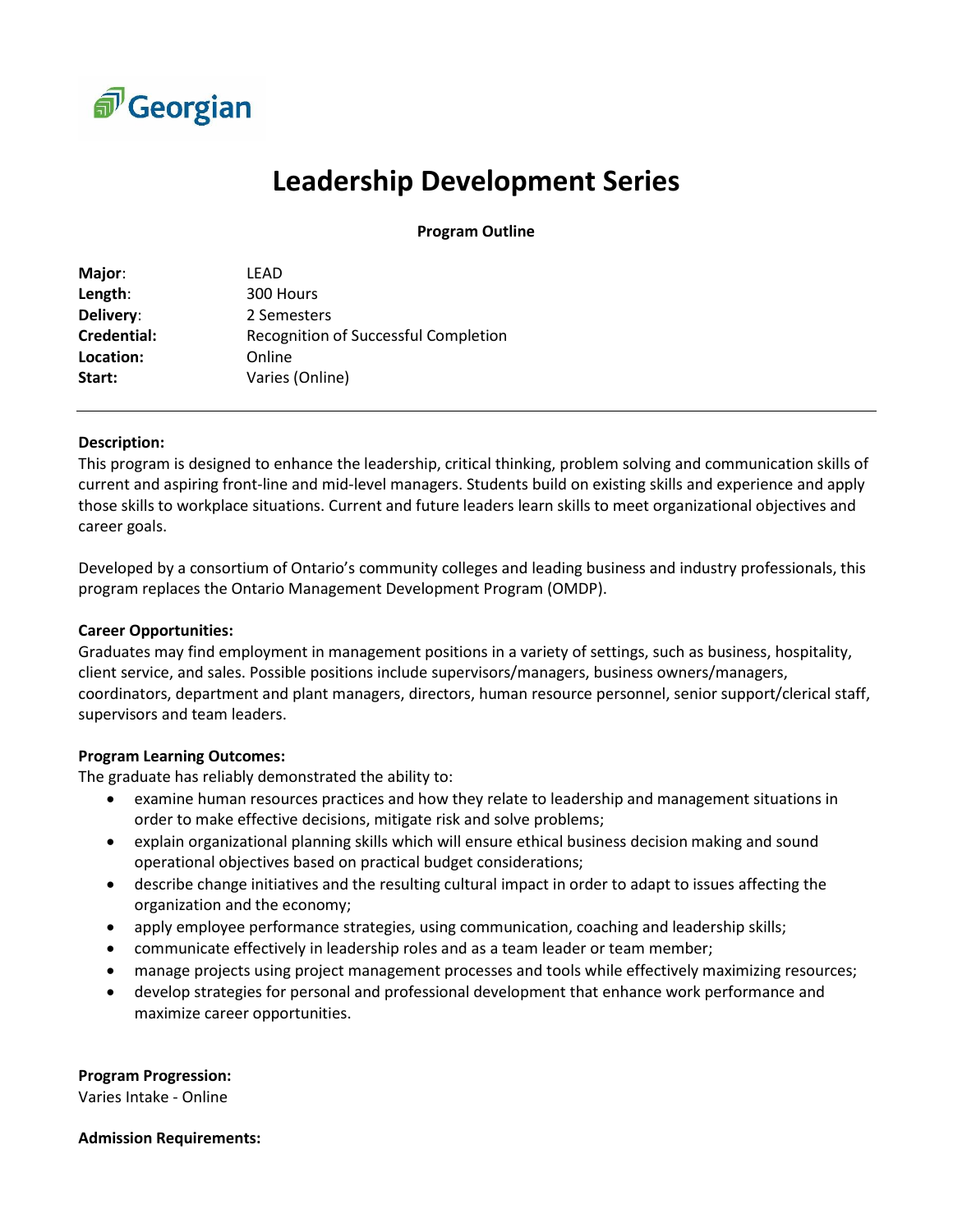No formal requirements.

#### **Additional Information:**

Students should have a working knowledge of Microsoft Word and Microsoft Excel. Courses can be taken in any order, but students should complete BUSN 0208 Employment Law – LDS (ODE) before enrolling in BUSN 0210 Human Relations – LDS (ODE).

### **Graduation Requirements:**

10 Mandatory Courses

### **Graduation Eligibility:**

Students must successfully complete all required courses as noted below. Further details, if applicable, are noted under "Additional Information" above.

Mandatory Courses BUSN0207 Critical Thinking – LDS (ODE) BUSN0208 Employment Law – LDS (ODE) BUSN0209 Finance – LDS (ODE) BUSN0210 Human Relations – LDS (ODE) BUSN0211 Leading Responsibly – LDS(ODE) BUSN0212 Leading Teams – LDS (ODE) BUSN0213 Managing Change – LDS (ODE) BUSN0214 Performance Management – LDS (ODE) BUSN0215 Project Management – LDS (ODE) BUSN0216 Communication - LDS (ODE)

### **Course Descriptions:**

BUSN0207 Critical Thinking – LDS (ODE) 30.0 Hours Leaders need to think creatively and critically to face organizational, strategic and societal challenges. Finely tuned creative and critical thinking skills improve strategic planning, decision-making, and problem solving. Students learn how to think creatively and critically and apply those skills to both professional and personal situations.

### BUSN0208 Employment Law - LDS (ODE) 30.0 Hours

The employer–employee relationship is complex and highly regulated. Students examine statutory law and common law in federal and provincial jurisdictions. Students review employment standards, health and safety, labour relations, pay equity and human rights legislation as it applies to management, unionized employees and union leaders.

BUSN0209 Finance – LDS (ODE) 30.0 Hours Leaders in any organization need to understand the cost of doing business. Making effective decisions in an organization means knowing the processes for assessing return on investment (ROI), creating a budget and anticipating variances. Students use financial documents to learn how money flows through a business, and how to predict an organization's success.

### BURN0210 Human Relations – LDS (ODE) 30.0 Hours

Leaders need the appropriate skills and knowledge to effectively recruit personnel, train them and manage their performance in a professional manner. Students use their knowledge of statutory and common law to conduct interviews; handle performance problems; counsel and discipline as required; and plan and direct training needs assessments, methods and program delivery.